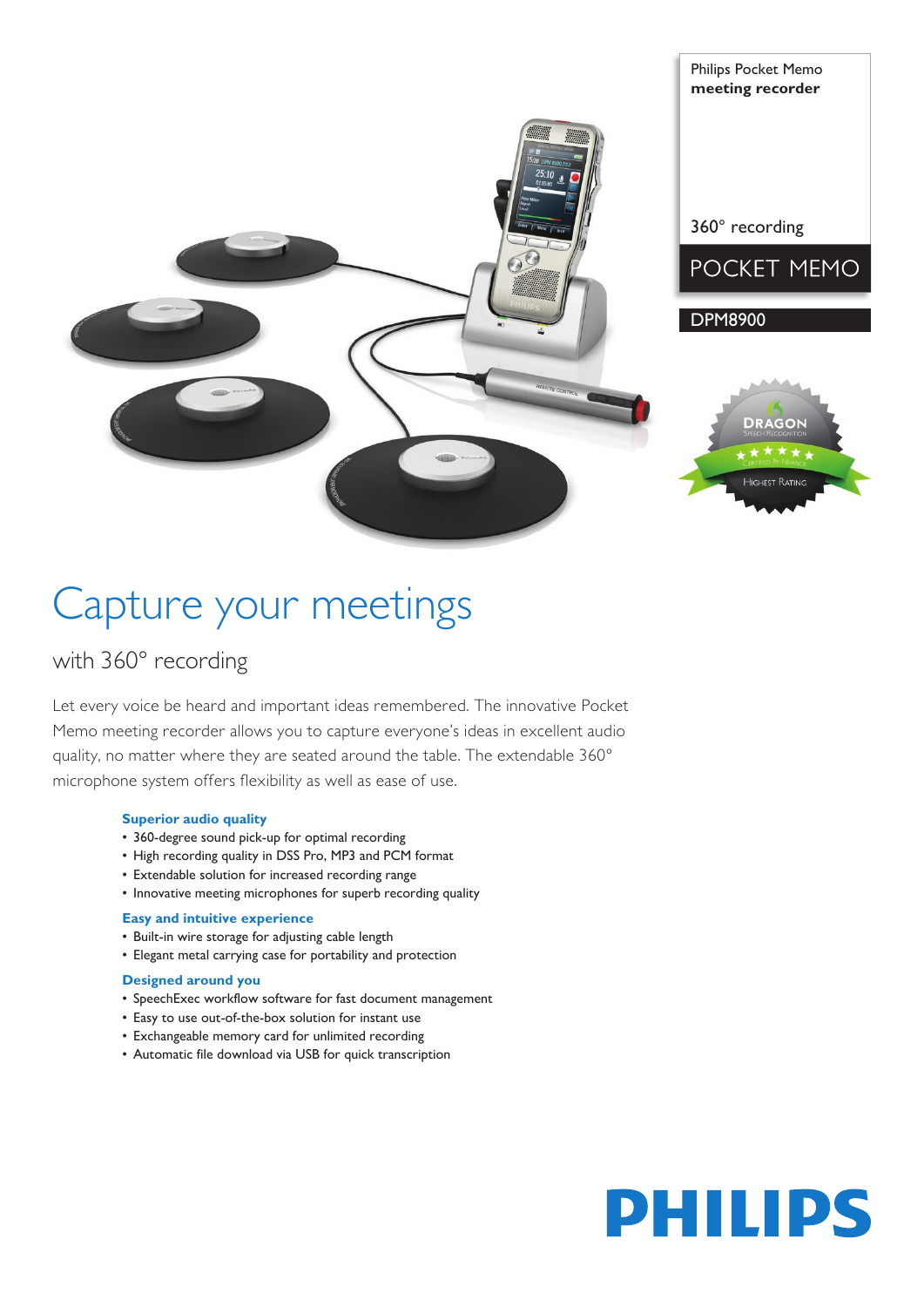### Specifications

#### **360-degree sound pick-up**



Sound pick-up from a 360-degree radius for a perfect recording experience. Meetings can be easily captured.

#### **DSS Pro, PCM and MP3 recording**



The DSS format was developed for use in digital voice recorders, permitting a high compression ratio with little loss of quality while enabling you to store additional information in the file header. The PCM format allows stereo recording in CD-like audio quality and the MP3 format is the common audio format for consumer audio storage, as well as a de facto standard encoding for the transfer and playback on digital audio players.

#### **Extendable solution**



Easily extend the recording range of your Pocket Memo meeting recorder by simply connecting up to six meeting microphones.

#### **Innovative meeting microphones**



The innovative boundary layer design of the included meeting microphones uses the sound pressure of the table to provide excellent sound and recording quality with a 360 degree sound pickup radius.

#### **Wire storage**



The built-in wire storage in the 360° microphones allows you to adjust the length of the cable to perfectly suit your needs, making sure your desk always looks tidy and professional.

#### **Elegant metal carrying case**



The elegant metal carrying case guarantees highest mobility and safe transportation.

#### **SpeechExec software**



The SpeechExec software organizes the workflow of dictation files and resulting documents between author and transcriptionist and allows you to monitor the status of your work.

#### **Out-of-the-box solution**



The Pocket Memo meeting recorder delivers excellent sound quality combined with easy-to-use technology right out of the box.

#### **Exchangeable memory card**



Virtually unlimited recording capacity thanks to an exchangeable memory card.

#### **Automatic download via USB**



When plugged in, the Pocket Memo voice recorder automatically downloads your audio files directly onto the computer.

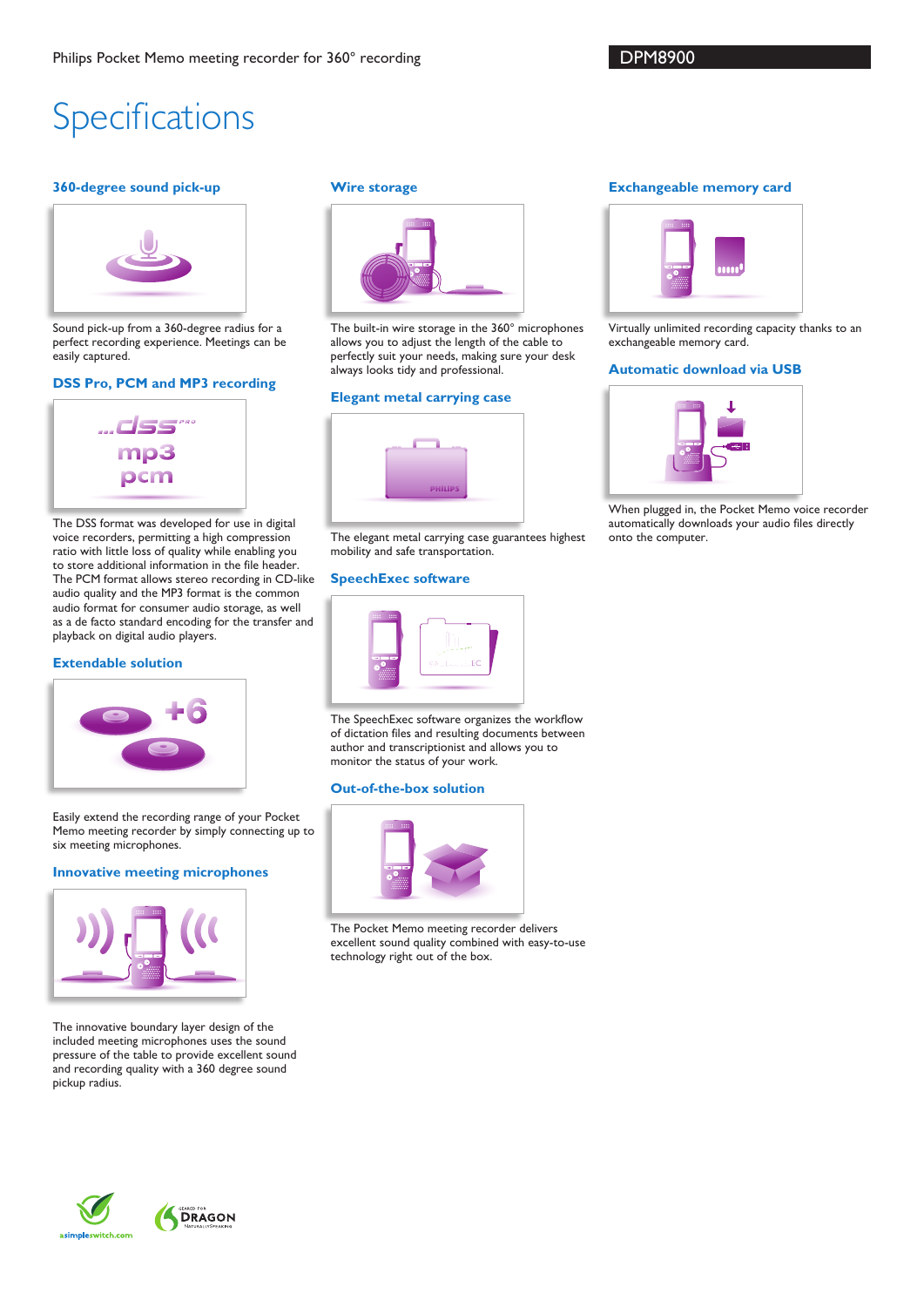## **Specifications**

#### **Connectivity**

- • Headphones: 3.5 mm
- • Microphone: 3.5 mm
- • USB: micro USB 2.0
- • Docking connector • Memory card slot
- 

#### **Display**

- • Type: color TFT
- • Diagonal screen size: 2.4 inches / 6.1 cm
- Resolution: 320 × 240 pixels

#### **Storage media**

- • Exchangeable memory card
- Memory card types: SD/SDHC, up to 32 GB
- • Mass storage class compliant
- • Data transfer speed: 6.75 MB/s read speed, 5.0 MB/s write speed

#### **Audio recording**

- Recording format: DSS/DSS Pro (Digital Speech Standard), MP3, PCM
- • Built-in microphones: 1 directional microphone, 1 microphone for 360 degree recording
- • Recording modes: DSS QP (.ds2/mono), DSS SP (.dss/mono), MP3 (.mp3/stereo), PCM Voice (.wav/mono), PCM Stereo (.wav/stereo)
- • Bit rate: 13.7 kbit/s (DSS SP), 28 kbit/s (DSS QP), 192 kbit/s (MP3), 353 kbit/s (PCM Voice), 705 kbit/s (PCM Stereo)
- • Edit modes: insert (DSS/DSS Pro), overwrite (DSS/DSS Pro, MP3, PCM), append (DSS/DSS Pro, MP3, PCM)
- • Recording time (4 GB memory card): 700 hours (SP), 350 hours (QP), 50 hours (MP3), 27 hours (PCM Voice), 13 hours (PCM Stereo)
- • Sample rate: 44.1 kHz (MP3), 22.05 kHz (PCM), 16 kHz (DSS QP), 12 kHz (DSS SP)

#### **Sound**

- • Speaker type: built-in round, dynamic speaker
- • Speaker diameter: 28 mm
- • Acoustic frequency response: 300 7500 Hz
- • Speaker output power: > 200 mW

#### **Convenience**

- • Expandable through cascading
- • 360 degree sound pick-up
- • Control via remote control
- • USB powered recording
- • Multiple language support: 5 languages • Author ID setting
- • File lock
- • Priority setting
- • Exchangeable memory card
- • Voice-activated recording
- • Automatic software updates

#### **Convenience**

- • Voice volume indicator
- Instant one-touch recording
- • Voice-activated recording
- • Firmware upgradeable
- • Variable playback speed

#### **Power**

- • Battery type: Philips rechargeable Li-ion battery ACC8100
- • Battery capacity: 1000mAh
- • Battery lifetime: up to 30 hours of recording (DSS Pro mode)
- • Standby time: more than 200 days
- • Charging time (full charge): 3 hours

#### **Meeting microphone**

- • Design: boundary layer microphone
- • Type: electret condenser microphone
- Impedance: approx. 2.2 kOhm @ 1 kHz
- • Sensitivity: -38 dBV
- • Frequency response: 30–18,000 Hz
- • Phantom supply voltage: 1.5–5 V/0.5 mA
- • Connector: 3.5 mm
- • Audio jack (for cascading): 3.5 mm
- • Cable length: 2 m/6.5 ft.
- • Product dimensions (W × D × H): 13 × 13 × 1.8 cm/5.1  $\times$  5.1  $\times$  0.7 inches
- • Net weight: 0.108 kg/0.238 lb.

#### **System requirements (SpeechExec**

- **workflow software)**
- Processor: Intel Pentium 4, 1.0 GHz or equivalent processor
- RAM memory: 1 GB (2 GB recommended) • Hard disk space: 100 MB for SpeechExec
- software, 850 MB (32 bit)/2 GB (64 bit) for Microsoft .NET Framework (Windows)
- • Operating system: Windows 8/7/ Vista (32/64 bit), Mac OS X 10.9/10.8
- (Mac functionality may be limited)
- • Free USB port
- DVD-ROM drive
- • Graphics card: DirectX-compliant graphics card with hardware acceleration recommended (Windows)
- • Windows Media Player must be installed on a Windows operating system

#### **Green specifications**

- • Compliant to 2011/65/EU (RoHS)
- • Lead-free soldered product

#### **Operation conditions**

- Temperature: 5° 45° C/41° 113° F
- Humidity: 10 % 90 %, noncondensing

#### **Dimensions**

- Product dimensions ( $W \times D \times H$ ): 53  $\times$  123  $\times$  15 mm / 2.1 × 4.8 × 0.6 inches
- Weight: 117 g/4.1 oz including battery and memory card

#### **Package contents**

- • Pocket Memo digital voice recorder DPM8900
- Docking station ACC8120
- • Four meeting microphones LFH9172/00
- • Memory card
- • Power supply
- • Rechargeable battery ACC8100/00
- • Remote control
- • USB cable
- • Splitter cable • Pouch
- 
- • SpeechExec Dictate software
- • Metal carry case
- • Quick start guide